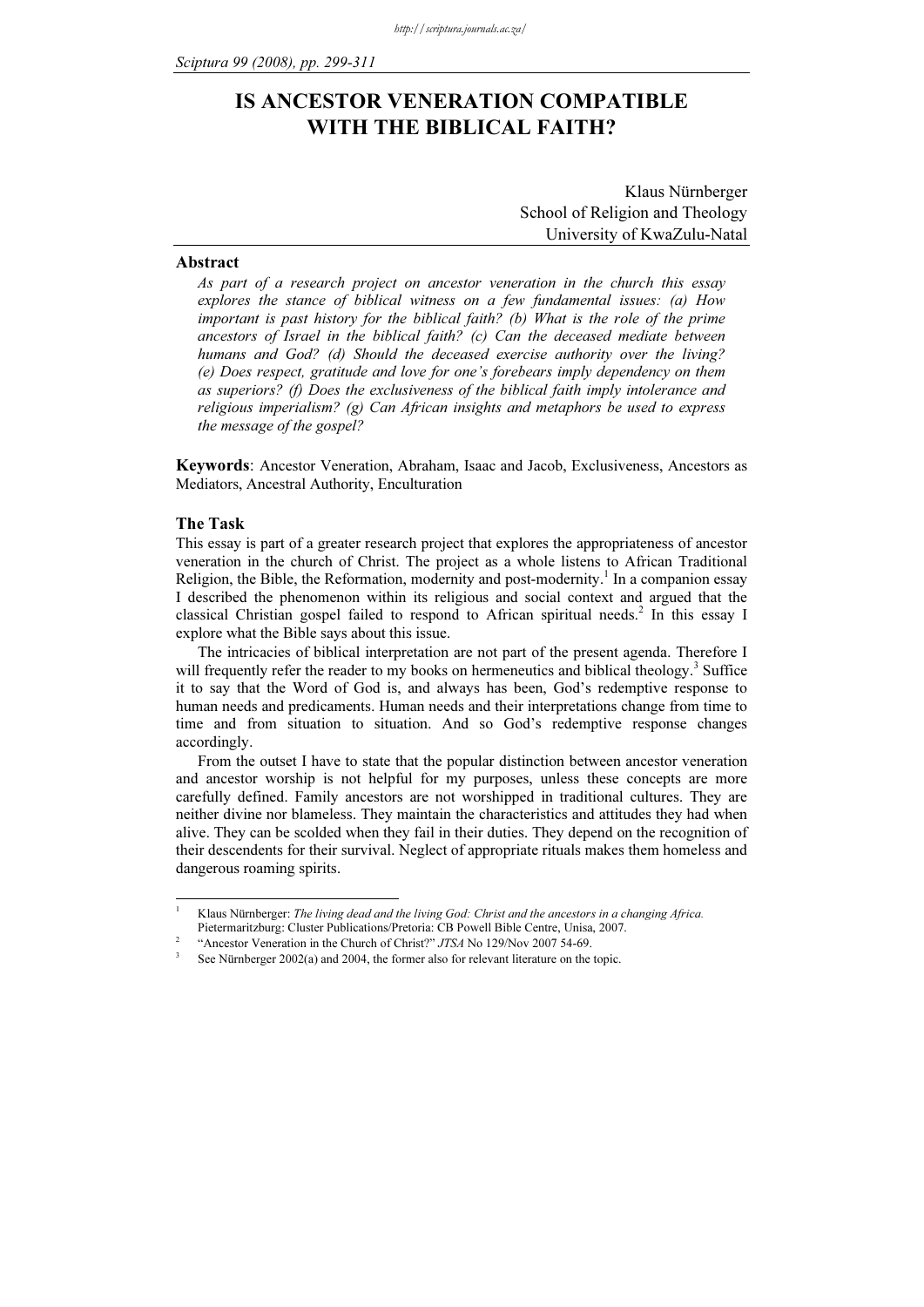On the other hand, they are not merely honoured. In a patriarchal culture the previous generation has authority over the subsequent generation while still alive. This authority is acknowledged and enhanced when the deceased are re-integrated into their rightful position in the lineage. This usually happens a year after their deaths. The most relevant ancestor is always the most proximate, the one that one knew and obeyed while alive.

It is not just a case of people honouring the memory of their dead. Their blessing is indispensable. Their traditions must be respected. Their precepts must be obeyed. Their anger is feared. When calamity strikes, they must be appeased and reconciled. For all intents and purposes they become the transcendent counterparts of the living. The issue in this treatise is not whether elders are loved and respected; the issue is whether the deceased have authority over the living.<sup>4</sup> This is what I mean by ancestor veneration.

# The Importance of History for Israel

The lives of predecessors always impact the lives of their successors even after they have relinquished their positions (Bediako 1991:224ff). In the Old Testament this is not only self-evident, but constitutive for the relationship between Yahweh and Israel. God had taken the initiative to establish a relationship with the prime ancestors of Israel, Abraham, Isaac and Jacob. He had formalised this relationship in the Sinaitic covenant. David and his dynasty were granted a covenant of their own as the designated leaders of Israel.

Yahweh's history with Israel constituted the 'confession of faith' of the Jews even in New Testament times (Acts 7). Faith in Christ too is rooted in the "story of Christ" - his incarnation in human reality, his ministry, his suffering and death, his appearances as the risen Lord, his presence among the community of believers in the Spirit. There is no Israelite, and no Christian faith without the story depicting God's 'great acts' in history (Schmidt 1983:84ff).

Yahweh had used human instruments in this history: the prime ancestors, Moses, Aaron, David, the prophets, priestly authorities, sages and so on. In New Testament times it was primarily Jesus, then the apostles, the early missionaries and those who compiled the books of the New Testament. Yet nowhere and never did these instruments of Yahweh possess any authority of their own, not even Christ himself (Jn 5:19). Yahweh and Yahweh alone was the covenant partner of Israel and this God manifested himself in Christ as the God of unconditional redeeming love. Apart from this manifestation of God in Christ we have no access to the biblical God. Not even the Mosaic Law can fulfil the role of Christ.

This is also true for the deceased. The possible existence and character of ancestor veneration in the popular religion of early Israel, which has elicited some debate recently, is not immediately relevant to the topic.<sup>5</sup> The findings are mostly negative, or inconclusive at best. The evidence in favour is scarce and controversial. If it occurred at all, there is

-

<sup>4</sup> For detail see Nürnberger op cit. 2007:21ff. 5

Here are a few revealing publications: K Spronk: Beatific afterlife in Ancient Israel and the Ancient Near East (Alter Orient und Altes Testament 219) Kevelaer: Butzon & Bereker/Neukirchen-Vluyn: Neukirchener Verlag, 1986. This book has sparked a lively debate. Nadav Na'aman: Death formulae and burial place of the kings of the House of David. Biblica 85 (2004) 245ff. Brian B Schmidt: Israel's beneficent dead: Ancestor cult and necromancy in ancient Israelite religion and tradition. (Forschungen zum Alten Testament 11) Tübingen: Mohr (Siebeck) 1994. Kwesi Dickson has pioneered the debate from an African perspective, see e.g. Dickson, Kwesi A, & P Ellingworth, (eds.) 1969. Biblical revelation and African beliefs. London, UK: Lutterworth/Maryknoll, NY: Orbis. A useful overview of African biblical scholarship is found in Mario I. Aguilar: Time, communion, and ancestry in African biblical interpretation: a contextual note on 1 Maccabees 2:49-70. Biblical Theology Bulletin – Fall, 2002.

http://findarticles.com/p/articles/mi\_m0LAL/is\_3\_32/ai\_94330697/pg \_5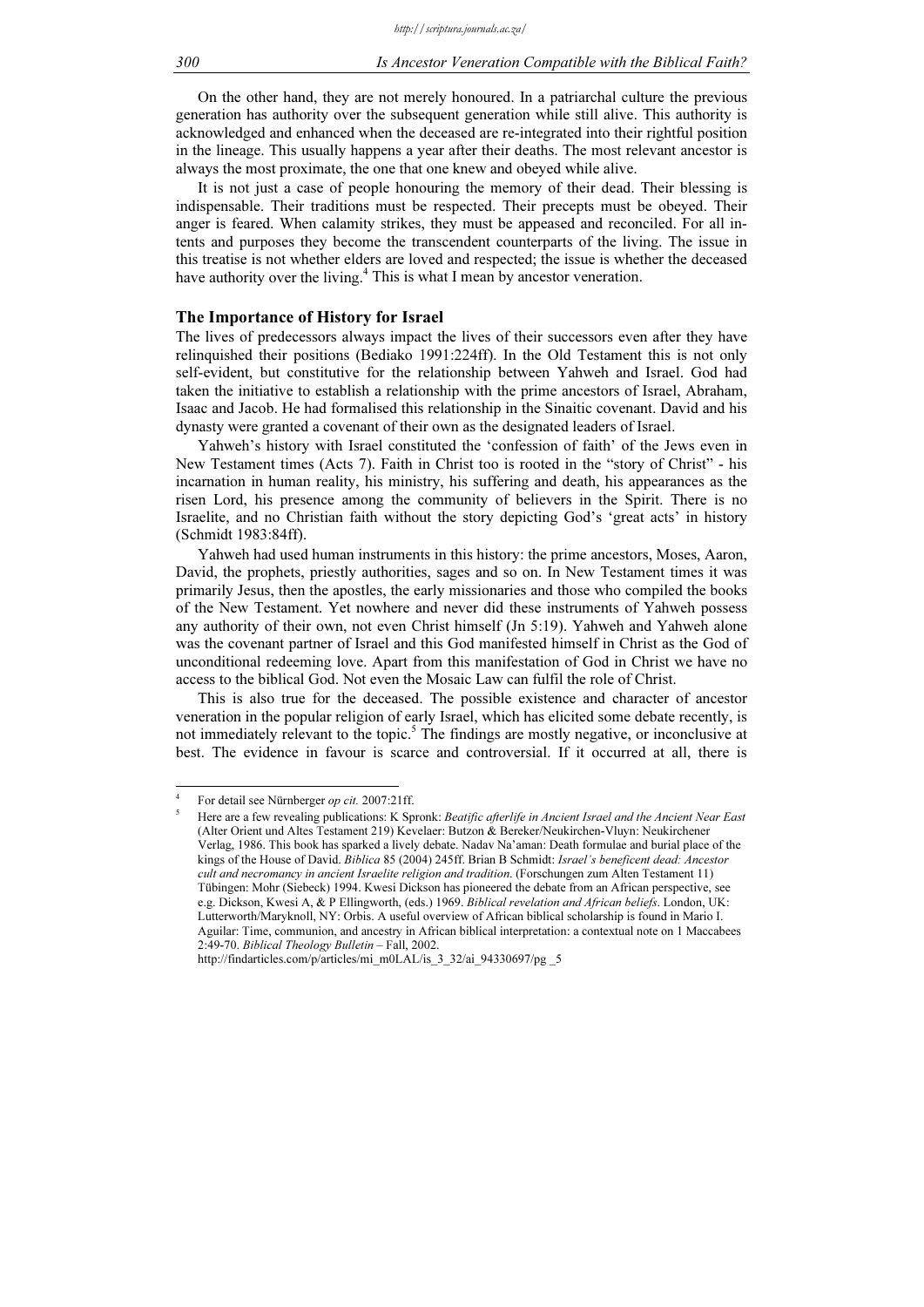-

virtually no trace left of it, whether in the Scriptures or in archaeological findings.<sup>6</sup>  $\overline{a}$ 

The only overt case of a contact with a deceased person in the Old Testament was Saul's attempt to consult Samuel through the services of the witch of Endor in (1 Sam 28).<sup>7</sup> Note that even this lone instance was not a case of ancestor veneration. Samuel was not an ancestor of Saul but a prophet of Yahweh. The text also makes it clear that the practice is off limits for an Israelite and led to no relief.

Although early Israelite family spirituality was not strictly monotheistic, ancestor veneration seemingly played no role. The little figurines that were found in excavations depicted family gods, not ancestors (Gerstenberger 2001, ch 5). These gods were supposed to guarantee fertility, not the male lineage. That popular Israelite religion was strongly impacted by its Canaanite counterpart is a well-known fact. A good example is the hill-top sanctuaries dedicated to Ba'al.

But such influences were attacked by prophets, priests and even some kings. If early Israelite families had taken over the practice from their Canaanite counterparts, it was certainly considered illicit by the 'official' stance. Therefore it can also not be used as an argument for its acceptability from a biblical point of view. Like other believers, African readers use the canonical text, not the historical conjectures of scholarly research.

This phenomenon is remarkable because Israel had a strong patriarchal family culture. Families were under the control of male family heads (Ex 21:2ff). Cursing or striking one's parents carried the death penalty. There are long genealogies both in the Old and the New Testament. Yet the deceased were considered to be dead. When an old man died, his bones were gathered to those of his fathers in the family grave, while his life continued in his descendants (Judg 2:10). As an individual he played no further role. $8$ 

Parents had a divinely ordained task when alive, but their deaths removed them from the scene (Turaki 1968:168). The Old Testament faith was exceptionally realistic concerning the finality of death. The metaphor of Sheol  $(=$  the place of the dead) indicated a lifeless 'place'. It was something like an extended underground cemetery. Once there, one could not see the sun, enjoy life, or praise Yahweh any more (Job 7:7-10; Ps 6:5; Sir 17:27f). There was nothing that resembles a "communion of saints" that is supposed to include the deceased. Forebears could do nothing for their offspring and their offspring could do nothing for their forebears. Except for memories and ongoing consequences of their lives, death was the end of all relationships.<sup>9</sup> I.

Nor were they considered to be particularly holy. In later times priests objected against the proximity of the royal tombs to the temple because corpses were considered unclean.<sup>10</sup> More importantly, when Israel ran into trouble, it was believed that the sins of the forebears

<sup>6</sup> For the archaeology of burial practices see EM Bloch-Smith: Judahite burial practices and beliefs about the dead. JSOT Supplement 123. Sheffield: JSOT 1992. I did not access this book.

<sup>7</sup> For an interesting analysis see Pamela Tamarkin Reis: Eating the blood: Saul and the witch of Endor. Journal vor the Study of the Old Testament Vol 22/1997 3-23.

<sup>8</sup> Ezekiel does not belong to the pre-exilic situation. The deep going discussion of Block is curiously ambivalent, acknowledging the accepted view that for Israel there was no life after death, yet leaving the possibility open that the metaphorical depictions of new life for dead bones pointed towards life after death. Daniel L Block: Beyond the grace: Ezekiel's vision of death and afterlife. Bulletin for Biblical Research 2/1992 113-141.

<sup>9</sup> To me the analysis of Leila Leah Bronner (A Journey to Heaven: The Jewish Search for Life Beyond, http://bibleandjewishstudies.com/articles/afterlife.htm) seems to want to read into the text what modern believers so desperately want to find there. The title of the essay in itself indicates the inappropriateness of the quest because Sheol certainly was something entirely different from 'heaven'.

<sup>10</sup> Nadav Na'aman: Death formulae and the burial place of the kings of the House of David. Biblia 85/2004 245ff.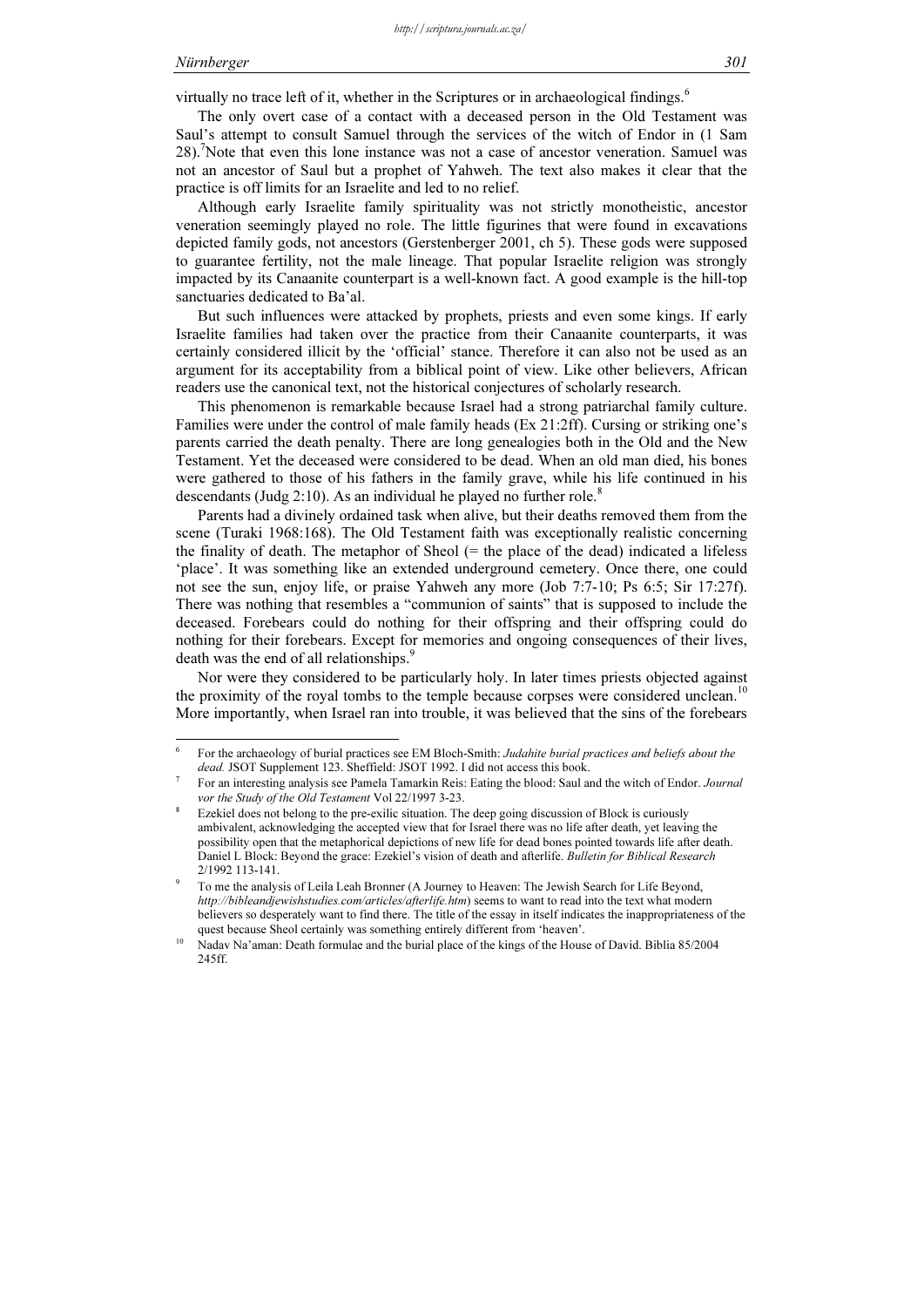were visited upon their offspring. Under the impact of the deuteronomic theology of history, especially, they got a bad name as the origin of all the calamities that descended upon Israel (Judg 2:6-23; 2 Chron 29:6ff, 34:21ff; Neh 9:16ff; Jer 16:19; Ez 20:4ff; Am 2:4; Acts 7:51f). A prophet could exclaim in desperation "I am no better than my ancestors!" (1 Ki 19:4).

# Abraham, Isaac and Jacob

Abraham, Isaac and Jacob were remembered because they were taken to be the 'pioneers' with whom Yahweh had entered into a binding relationship (for detail see Alt 1989:1ff; Schmidt 1983:10ff; Thomson 1992:119). They were three because three originally separate tribal traditions and were merged when a united nation constituted itself. The promise of blessing, progeny and land to Abraham and his offspring was deemed valid for his descendants hundreds of years later.

Abraham's own ancestors played no role. In fact, they were discredited by deuteronomistic history writers as those who had worshipped other gods beyond the great river (Josh 24:2). Abraham was explicitly told: "leave your country, your people and your father's household, and go to the land I will show you" (Gen 12:1).

Just ponder the symbolic significance of this. At the foundational beginning of Israelite history somebody was told to abandon the familiarity and security of his family structures and depend solely on the guidance of Yahweh, his God. This radical turn from the known to the unknown, from the past to the future, from where the fathers had been to where the descendants were going to be, is echoed in the exodus: Israel is told to leave a predictable situation behind and embark upon a precarious pilgrimage to a promised land. Israel's prophets are geared to the future (Koch 1983:1ff). Deutero-Isaiah tells the exiles in Babylon to turn from the past to what God was going to do next (Is 43:18f).

We are not surprised, therefore, that even the three prime ancestors were not feared, honoured, consulted, reconciled, or given sacrifices. On the contrary, making contact with the deceased, or with any other spirit for that matter, was forbidden. In the (rather harsh) Priestly tradition it even carried the death penalty. Accepting the deceased as religious counterparts would have been a slap in the face of Yahweh, who wanted a direct personal relationship with his chosen people (Nürnberger 2002(a):141ff).

So there is no ancestor veneration in the Old Testament. This does not imply, of course, that the deceased had turned into demons. This unfortunate conclusion of some missionaries was based on a decontextualised reading of 1 Cor 10:20. It only means that (a) they were sinful and mortal human beings like everybody else, (b) that death had taken them out of action and (c) that they were not to be in the way of the direct and immediate relationship that God wanted to enjoy with his people. Israel was to relate with the "living God", not with dead people or lifeless idols.

#### Ancestry in the New Testament

In the New Testament this trend became even more pronounced (Nürnberger 2004:79ff). The genealogical sequence between forebears and descendants lost its religious importance altogether. Jesus and Paul never married and had no children. What mattered was the Fatherhood of God. For Paul, the significance of Abraham lay in the fact that he was the father of faith, not in the fact that he was the biological ancestor of his progeny (Rom 4:16). In the Synoptic Gospels, John the Baptist said that God could make children of Abraham out of stones (Mt 3:9).

Genealogies were designed mainly to confirm the divine legitimacy of specific offices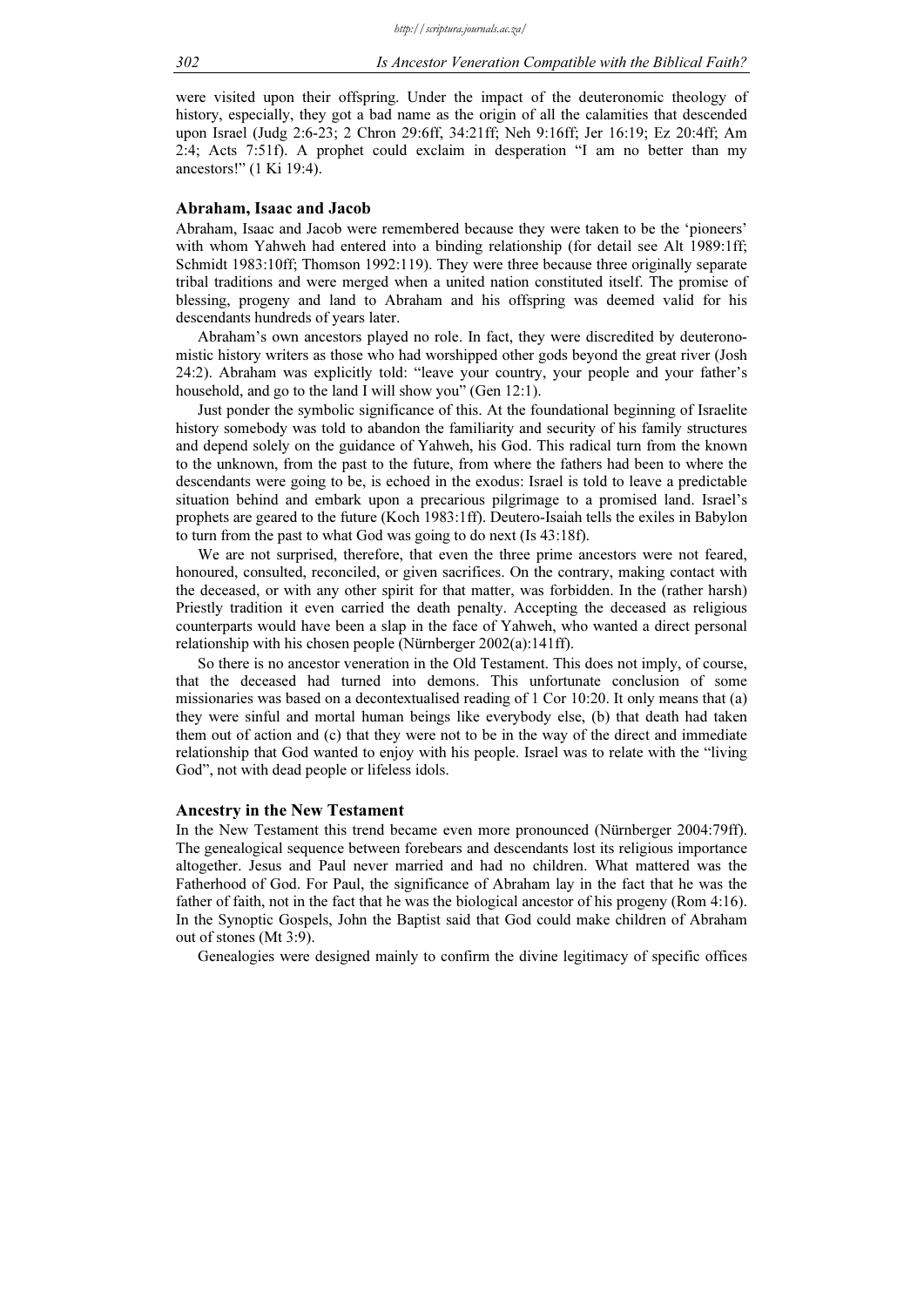within Israel, such as the Davidic kingship or the Aaronitic priesthood. The genealogy does not channel the life force of the clan from forebears to descendants as in African traditionalism. The genealogies of Jesus found in the Gospels of Matthew and Luke have a theological agenda, namely to establish the credentials of Jesus as the expected Messiah. He was indeed the "son of David", who was the "son of Abraham", who again was the "son of God".

The title 'son of David' was frequently applied to Jesus in the Synoptic Gospels because the Jews expected the Messiah to emerge from the Davidic dynasty to which powerful prophetic promises had been made. It was the promise of God that counted, not the inherent authority of the lineage or the dynasty. Nowhere did 'son of David' imply that Jesus was dependent on his forebears rather than on God.

In fact, the assumption that Jesus was the offspring of David, thus subject to David, could be problematised where it had lost its roots in Yahweh's redemptive motivation (Mat 22:43ff). In the Gospel of John Jesus bluntly rejects the idea by saying that "before Abraham, I was" (8:58). The Letter to the Hebrews has a particularly revealing passage in this regard. It says that Christ was like Melchizedek, "the king of righteousness and peace, who has no father, mother, genealogy, beginning or end" (Heb 7:3).

In the Gospels Jesus calls God his Father and the Father of his disciples. According to the legends of the virgin birth in the introductory chapters of Matthew and Luke Jesus did not owe his true existence to an earthly progenitor but to an intervention of the Spirit of God. John's Gospel applies the motif of the virgin birth to all believers in Christ, apparently correcting a wrong biological interpretation of the 'virgin birth' (John 1:13; 3:5ff).

When his family demanded to speak to him, Jesus said that only those who were obedient to God were his family (Mt 12:46). The disciples were told not to call anybody father or lord (Mt 23:8f). Jesus would set a son against his father and a daughter-in-law against her mother-in-law (Mat 10:35ff; cf 10:21, 19:29). A potential disciple, who wanted to perform his filial duties of "burying his father" before following Christ, was told to let the dead bury their dead (Lk 9:59f). This is an unheard-of affront to the genealogical principle. It should not be construed as a lack of respect for one's parents, which was a deadly sin in the Old Testament, but understood as a call to abandon genealogical claims that threaten to gain priority over Christ.

All these are incredibly harsh statements. They are not in line with culture, but stand against culture. But why that, if God is a God of love and responsibility towards others? Throughout the generations this exclusiveness, this undivided commitment to Yahweh and Christ, caused great agonies and conflicts, but it was always deemed to be essential for our well-being and salvation. What matters here is not an abstract Christological doctrine, but God's creative and redemptive intentions for us that manifested themselves in Christ and that should never be compromised by human loyalties that threaten to become absolute.

As far as the vitality of the deceased is concerned, the New Testament takes death as seriously as the Old Testament. People become human when earthly material is granted life (Gen 2:7) and people return to dust when life is taken from the organic material that makes up their body (Gen 3:19). They come to life and they die as human beings - body, soul and spirit. If God in his mercy would grant them a new life after their deaths, this gift would consist of a new body, soul and spirit.

There is a fundamental difference, therefore, between the biblical notion of resurrection from the dead, the Greek notion of the immortality of the soul, and the African notion of ancestral ascendancy. Resurrection implies death of the entire person; immortality of the soul implies the presence of a divine element in the person that cannot die; becoming an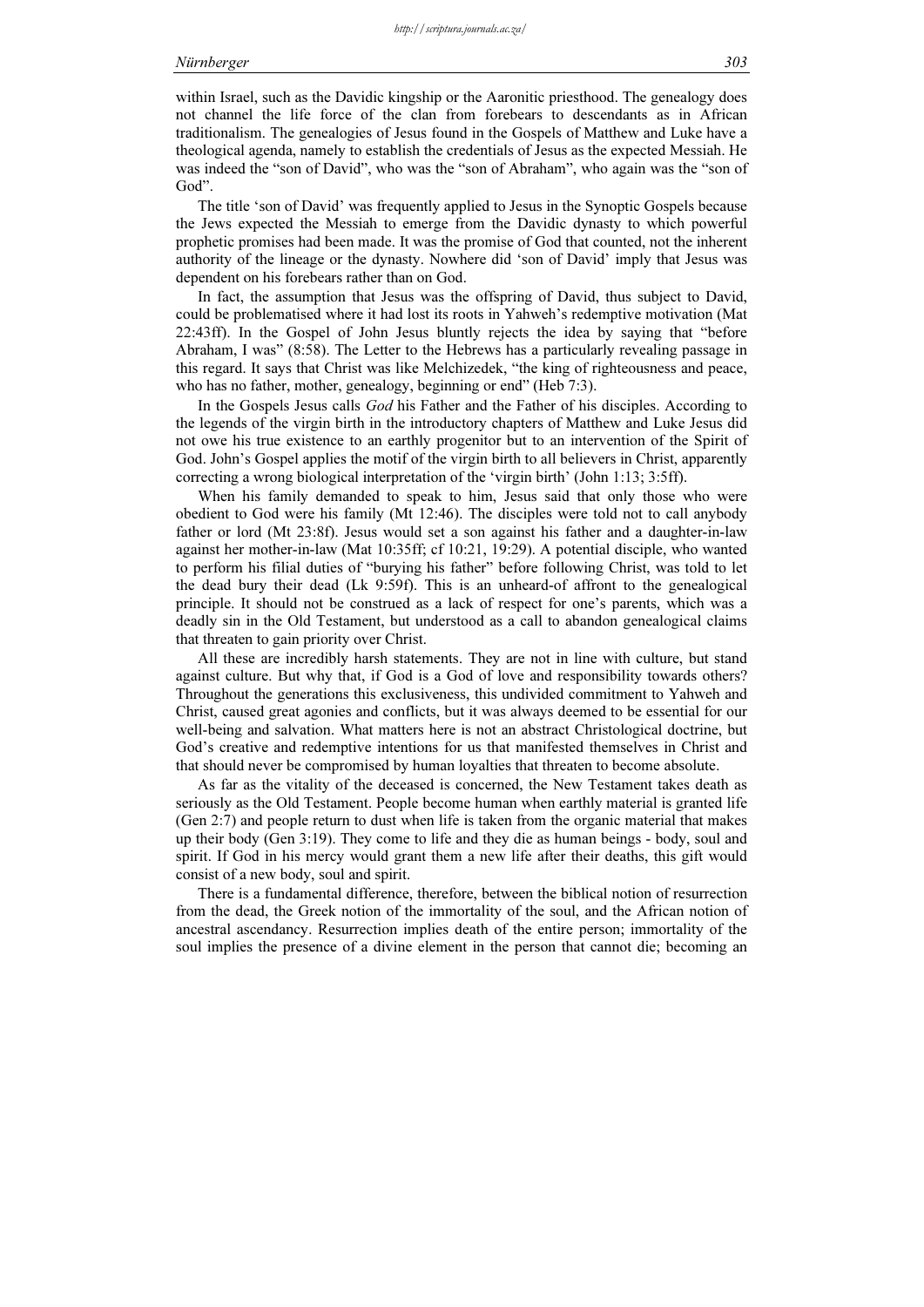ancestor implies that the vitality of the person is lost but his/her belonging and authority are confirmed and enhanced.

#### Should Ancestors Exercise Authority on a Personal Basis?

As far as the authority of the deceased over the believers is concerned, the message of the Old and the New Testament is clear: nothing, absolutely nothing, should ever assume authority over God's people, or be given space to stand between God and his people. When God had made himself accessible in Christ, nothing could stand between Christ and his disciples.

God is present in Christ; Christ is present in his Spirit. No further mediation is needed. You can turn to God himself, the ultimate cosmic authority, every minute of your life, located anywhere in the universe, with any problem you may encounter in any dimension of life. This is typical of the biblical faith.

Parents had a mandate from God, just as the state had a mandate from God. Both were instruments of God's creative and redemptive activity in the world. They had to be obeyed by children who had not come of age. They had to be respected and loved, just as all other people had to be respected and loved. They had to be cared for in their old age. Those who despised or neglected them were under God's curse. Respect for elders has never been an issue in biblical times. But never could they claim to have any authority of their own. And death finally removed them from the scene.

#### Could Ancestors exercise Institutional Authority?

On a personal basis believers are supposed to be mature, free and responsible sons and daughters of God. They are to be subject to nobody but Christ, the great Servant (Gal 3:23- 4:7; 5:1; 5:13; Mk 10:41ff; Jn 13:12-17). While they care for their elderly and respect their forebears, they find their own way into the future in the power of God and in responsibility before God.

However, can ancestors perhaps be linked to the Christian concept of the 'office' of secular authorities? Ancestors have fulfilled the role of parents when they were alive. Authorised by their own ancestors, they have kept the community together, given moral guidance, demanded respect and responsibility, and safeguarded the social order. Their own function as ancestors is a continuation of that mandate beyond their deaths.

According to Rom 13:1-7 offices are established by God himself to overcome evil and further the good, whether they are Christian or not. In the Ancient Near East and in Africa the term 'secular authorities' not only includes living kings and emperors but also the transcendent "principalities and powers" that underpin their authority. In fact, all state authorities have a religious or ideological substructure.

Can "the ancestors" (as opposed to a particular deceased father, grandmother or maternal uncle) not be regarded as an 'office' in the sense that is used by God to keep order, contain evil and further the good? In such an eventuality the same criterion would have to be applied to the ancestors that is applied to earthly rulers. If they acted in their own authority and in their own interest, they would not be legitimate in terms of biblical assumptions. They would have to be selfless servants of their subordinates whose task it was to protect, support, liberate and empower their subjects.

In Psalm 82, God, the cosmic King, presides over a heavenly 'cabinet meeting', a convocation of the other gods, whom he has installed as regional governors to see to it that justice is done  $(v, 4)$ . As it turns out, they have failed to do so  $(v, 2$  and 5). In consequence the 'foundations of the earth are shaking' (v. 5c). The divine king deposes them and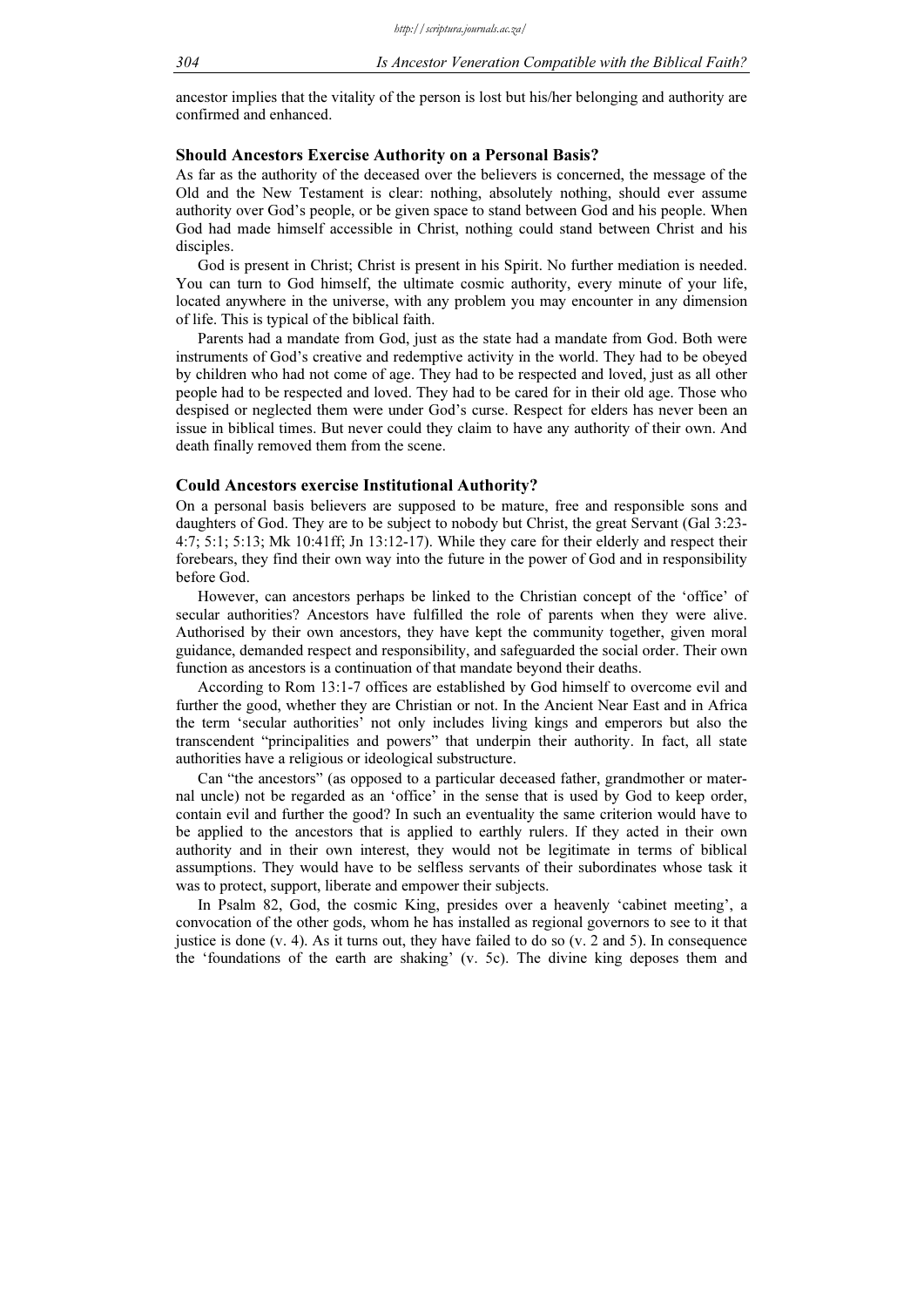condemns them to death  $(v, 7)$ , in the meantime suffering humanity cries to God asking him to take over direct rule over them (v. 8).

It is remarkable that the other gods are not deposed for metaphysical reasons, but solely because they fail to implement the redemptive intentions of God, in this case to secure justice for the weak and vulnerable. Of course, Israel itself was not placed under the rule of another god. The Israelites were the people of Yahweh himself and subject to nobody else.

A New Testament parallel to Ps 82 is found in Eph 1:20-23. Here it is Christ who has been enthroned as the cosmic King by God. Existing cosmic authorities (= the rulers and gods of antiquity) are not automatically deposed, but they are subjected to the criteria of his rule. This time the criteria are not justice according to the torah, but the self-giving service of Christ as expressed in the cross. As in Rom 13 and Ps 82, the question is not whether they are Christian, but whether they conform to the redemptive purposes of God in Christ.

Again Christians fall under God's direct rule through Christ. The task of the church (the Body of Christ) is to represent Christ (its Head) in the world and to make the purposes of God known to these (pagan) authorities (Eph 1:22b and 3:10). Those whom God has put into authority tend to grab power and do what they like with it. They fail to fulfil their mandate. Therefore the trend in the Bible goes towards the vision of a direct rule of Yahweh. He is the ultimate King and he is expected to take over control (Ps 82:8; 1 Cor 15:24; Rev 21:23f.).

Christian eschatology has always considered the state to be a provisional arrangement to keep order until the Lord comes. What has changed in the New Testament is not God's lordship but its content. It is now the crucified Christ who is the Lord. The coming King would be the One who had re-interpreted the God of Israel as a God of self-giving, suffering, redeeming, transforming love.

# Limitations of Time

The apocalyptic world-view has come and gone, but the assumption of the provisional nature of authorities harbours two enduring insights. In the first place it makes it possible to scrutinise their legitimacy. In the second place it shows that their mandate is limited in terms of time.

If Paul's injunction in Rom 13 had no time limit, should Jewish Christians continue to placate the Egyptian Pharaohs who had oppressed their ancestors a millennium and a half earlier and who claimed to be immortal? Should they continue to be subject to the Davidic dynasty? Should they be haunted by the pagan oppressors of their forebears (the Assyrians, Babylonians, Persians, Hellenists)? After all, God had placed these authorities over them, had he not?

The idea is absurd. Only contemporary authorities have a divine mandate and should be respected as such. The same is true for the authority of ancestry as an office. Already the Old Testament considered it to be part of a past age and its perpetuation was explicitly forbidden. Today authority has emancipatory and democratic connotations. As history moves on, some institutions do outlive their usefulness. Why should ancestral authority belong to these?

In Jeremiah 35 we have the account of a strange sect, the Recabites. Their ancestor had commanded his descendants not to be involved in the cultural transition from a nomadic life to a settled agricultural life. They were never to build houses, never to sow seeds, never to plant vineyards, never to drink wine, which was the treasured fruit of the vineyard in ancient times. They were to remain nomads, live in tents and tend their flocks for ever after.

As a result their culture stagnated at an early stage of Israelite history. They were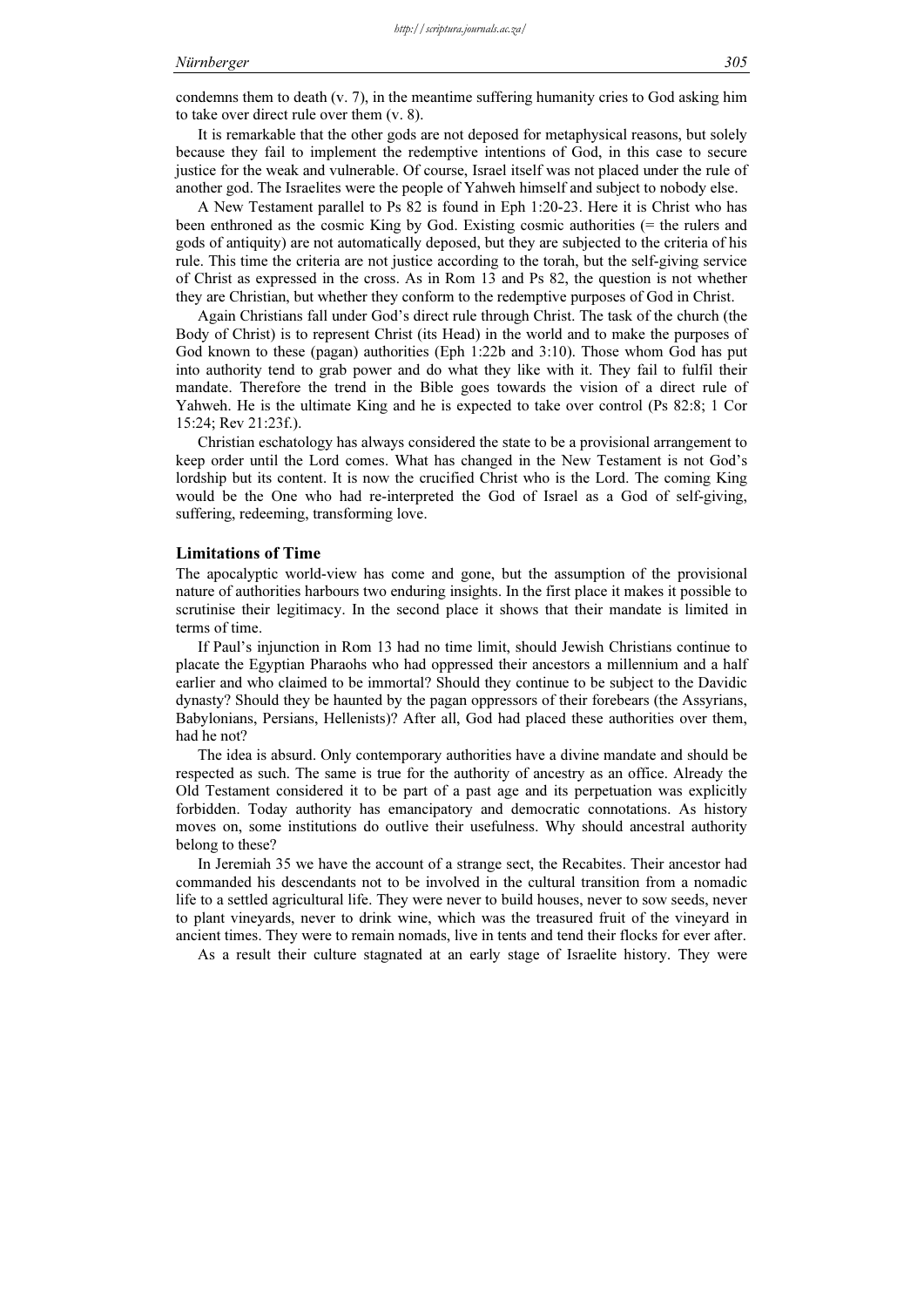simply left behind. Jeremiah does not argue that the Israelites should follow the Recabites in obeying their ancestors, but rebukes them for not being committed to Yahweh, their God, as fiercely as the Recabites were to their ancestor. Of course the Israelites were supposed to go forward into the Promised Land.

When the Jews became fixated to the past, their religious tradition stagnated as well. The same is true for Christian traditions of various kinds. There is grace in the fact that the past is the past; that it can be left behind; that every day is the gift of a new beginning; that we can turn to the future; that we are liberated from an oppressive situation that haunts us, and also from our own failures, of which we are ashamed. As Eph 2:1-10 formulates it: "You were once … but now …".

This is also true for spiritual authority. Why should deceased instruments of God (especially prophets, apostles and saints) not be consulted? Why do we still read Jeremiah, Paul, Augustine, Thomas, Luther and Calvin, if the deceased were not allowed to speak to us? The answer is that their spiritual legacy can enlighten and strengthen us, but if they dry us into their past they make us incapable of facing the future.

In his agony Saul sought to speak to the deceased Samuel (1 Sam 28). But instead of opening up a new future for Saul, this encounter sucked him back into the past. Being dead, Samuel could only repeat the curse he pronounced when he was alive. If we yield to memory, the past can exercise an incredible power over us. Could Saul not have been forgiven, blessed and restored in his authority, if he had come to Yahweh himself in penitence and faith? This has happened countless times.

I sometimes asked my African students whether my father, who had never seen a computer in his life, would be able to help me with a computer problem. They always rejected the idea as ridiculous. So should I then stop using my computer, or should I not rather stop consulting my father about my computer?

So on the one hand, the deceased should be respected. Their witness can transmit the good news to us, their good example can inspire us, their wisdom can inform us. On the other hand they should not be allowed to dominate our behaviour, draw us back into their situations, their problems, their patterns behaviour, their frames of reference. They should not prevent us from finding our own way into the future.

Christians do not believe in deceased apostles or saints. They believe in the risen Christ, the Christ who is to come, the Christ that liberates us and empowers us, rather than enslaving us, the Christ that opens up the future for us, rather than throwing us into the prison of the past. That seems to be the core of the matter.

#### The Personal Relationship between God and Human Beings

Is there something intrinsic in the biblical faith that precludes the authority of spiritual powers other than Yahweh, or Christ? Indeed there is (Brueggemann 1997:413ff). The two most basic assumptions of the biblical witness are (a) that God is the ultimate Source and Destiny of reality as a whole and (b) that human beings are meant to live in a close personal relationship with this God. Where this relationship is disturbed it must be restored. Such a disturbance is the root of human predicaments and only its restoration can restore comprehensive human well-being.

In all its forms the relationship can only be kept intact if humans are in line with the righteousness of God. God's righteousness is understood as God's faithfulness to his people, which calls for the faithfulness of God's people to God. God's intentions can be summarised as protection and justice for the weak and vulnerable, and redeeming love for all people in whatever kind of need. The law of God consists of representative examples of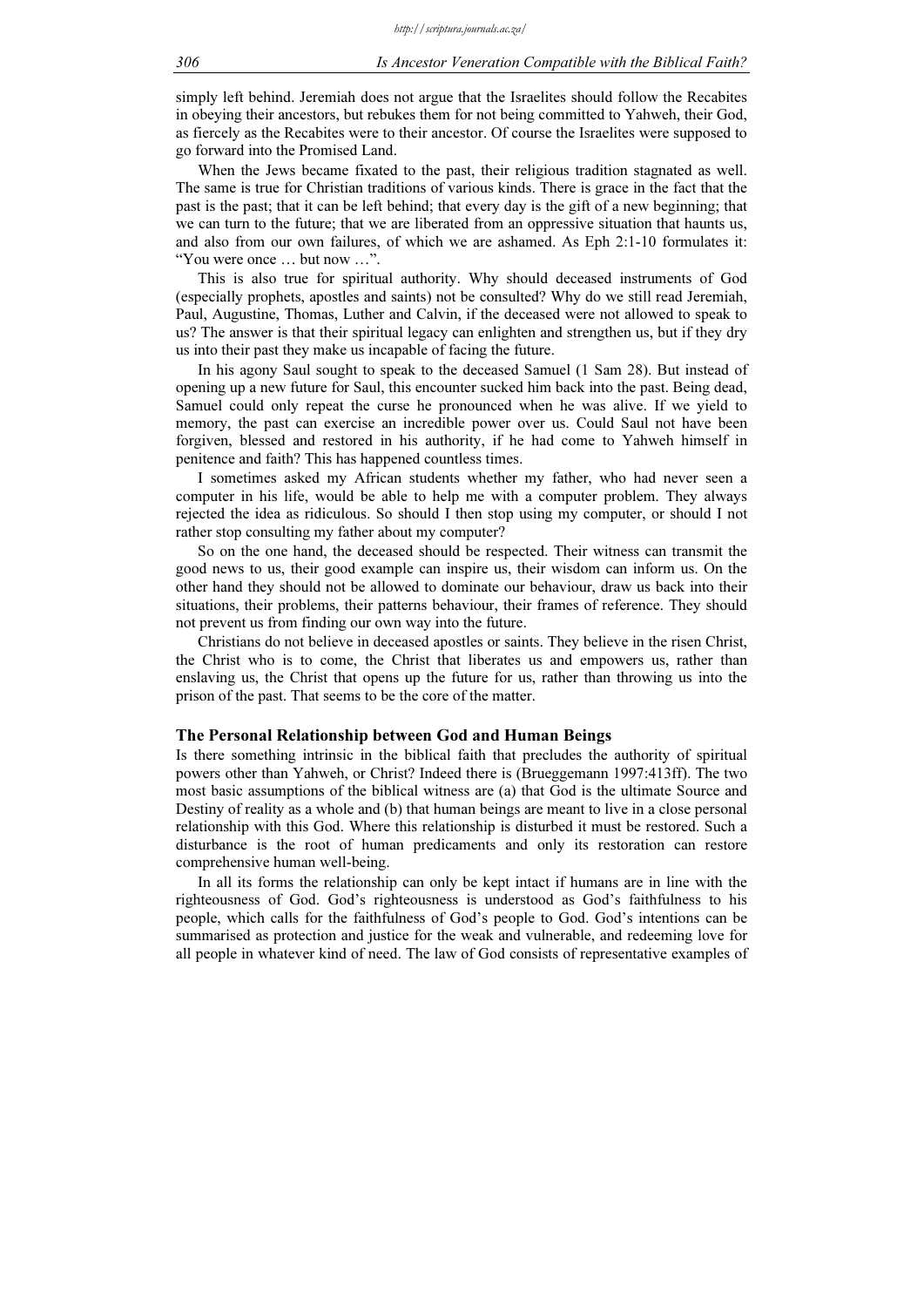justice and love, which represent basic prerequisites of human well-being.

Human well-being is in jeopardy when humans fall out of the intimate relation with God, that is, (a) when they fail to transcend experienced reality towards its ultimate Source and Destiny, absolutise parts of creation and relate to them as if they were divine, or (b) when they get out of step with the creative and redemptive will of their Creator in their earthly relationships.

# Intolerance of other Spiritual Authorities

That is why the biblical faith does not tolerate the acknowledgement of spiritual authorities other than God himself. It does not matter how these authorities came to be established, what purpose they were meant to achieve, or how they are legitimated. They have no right to control human beings unless they are direct instruments of God's creative and redemptive purposes. This is true for other gods as much as for the deceased. Where the present existence of the deceased is acknowledged at all, as for instance in Hebrews 12:23, they are part of the great throng that is subject to God together with the living.<sup>11</sup>

Human authorities too must have derived their mandate from God, otherwise they are not legitimate. They must act as instruments of the creative and redemptive purposes of God. Whenever they begin to act on the strength of their own authority and in their own interest, humankind is in trouble. When humankind is in trouble God becomes perturbed and intolerant. God is 'jealous' for his people. It is the love of God that does not want human beings to be misled and abused.

Therefore Yahweh has no rivals and no cohorts. The Israelites were told that "I am Yahweh, your God, who brought you out of the land of Egypt, the house of slavery, you shall have no other gods before my face" (Deut 5:6f). The covenant between Yahweh and Israel is exclusive (Nürnberger 2002(a):295ff). Similarly Christ, God's representative on earth, does not share his lordship with other authorities.

Originally, this did not imply that there are no other gods, only that these gods have no authority over Israel, thus no claim on Israel's obedience. Later it was argued that these gods have been placed over the other nations by Yahweh himself as instruments of his justice, and that they were demoted because they were corrupt (Ps 82). Even later it was said that there are no such gods. The images made of wood or stone were nothing but wood and stone because the transcendent reality they were meant to symbolise did not exist (Jer 2:26-28; Is 44:9-20; Ez 20:32).

Thus fertility was not attributed to Ba'al but to Yahweh. The calamity of the exile was not attributed to Marduk, the god of Babylon, but to Yahweh, the God of Israel. The return was not attributed to Ahuramazda, the Persian god, but to Yahweh. Under the influence of Persian religion the Jewish transcendent universe became populated with good and evil forces. But these 'angels' and 'demons' were instruments of Yahweh's grace or wrath. Nowhere were they allowed to assume an independent authority, function or honour.

Similar observations can be made in the New Testament. In the Synoptic Gospels two kinds of spiritual beings are mentioned: the angels who serve him, and the demons who are hostile to him. When demons assume control over the living, Jesus drives them out. Paul assumes that other gods do not exist, that their images are idols, that pagans bring their offerings to demons, that one cannot partake of the table of the Lord (= the Lord's Supper) and of the table of demons at the same time (1 Cor 10:14-22).

 $\overline{11}$ <sup>11</sup> 1 Cor 15:29 presupposes resurrection and cannot be quoted as an example of the deceased having control over the living.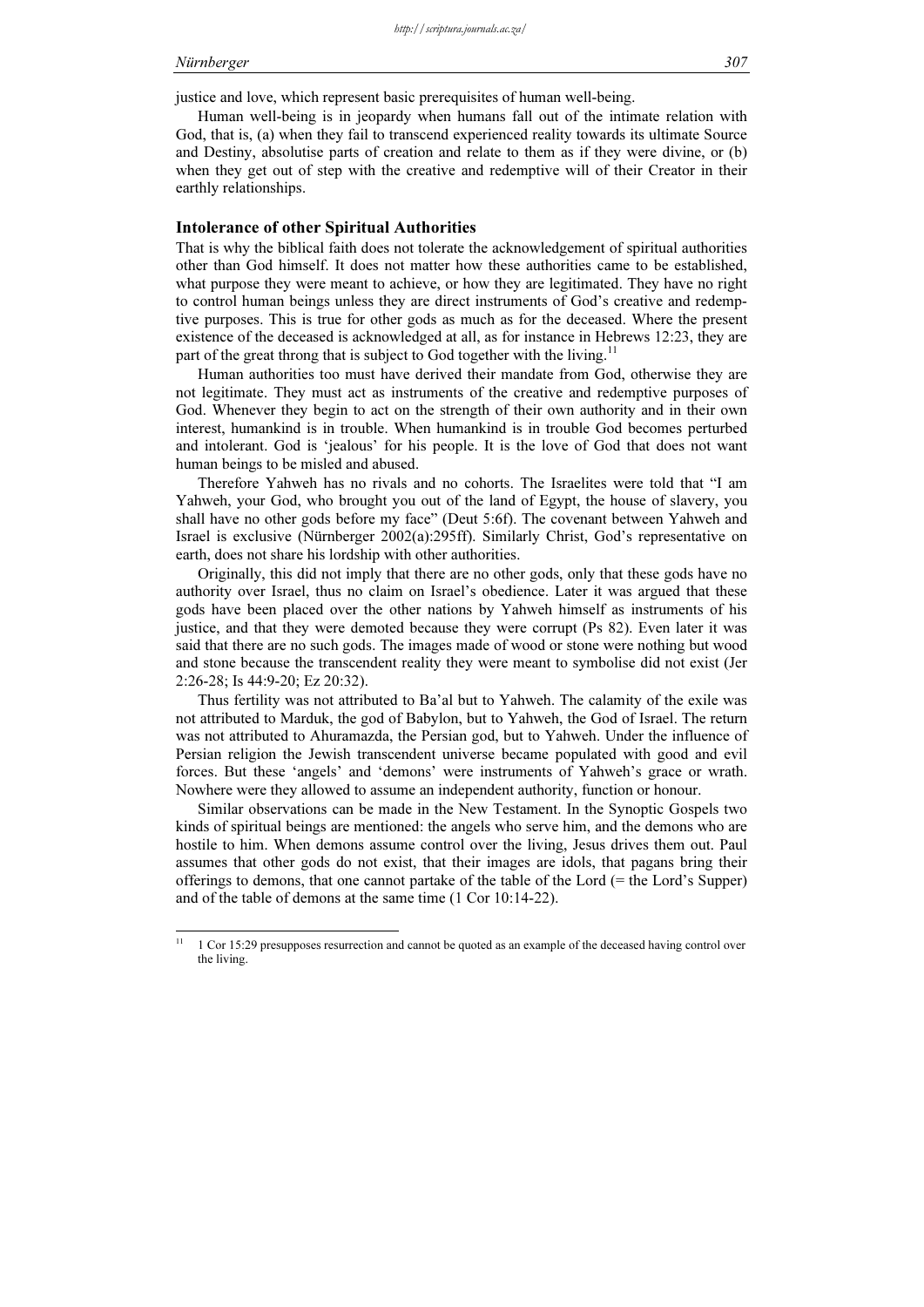The Deutero-Pauline letters claim that Christ is seated above all spiritual forces that govern the universe (Eph 1:20ff). Christ was God's instrument of creation at the beginning and he will be God's judge in the final judgment at the end (Col 1:15-20; cf Mat 25:31ff). Christ is the first and the last and the living (Rev 1:17-18). He claims our exclusive loyalty.

#### Family Religion

The exclusiveness of faith in Yahweh effectively eliminated ancestor veneration, oracles and divination in the biblical tradition. It can be argued, however, that in ancient Israel there was a fundamental difference between the spirituality of grass roots communities, especially the extended family, and the official religion of the state and the institutionalised cult (Gerstenberger 2001 ch 4  $\&$  7). Only the latter survived in the biblical Canon.

Grass roots spirituality was geared to the needs of the family, such as the health and fertility of family members, agricultural land and livestock, sufficient water resources, protection against pests, wild animals and raiders, harmony within the community, respect for elders, property rights, truthfulness and dependability, faithfulness of spouses and so on.

There is ample evidence, both biblical and archaeological, that families had their own 'gods'. Excavations have produced a host of little figures that were kept in the home. Family gods made no universal claims. They had very limited horizons, not reaching beyond the life world of the clan. They were not jealous of the gods of other families. One could rely on them, but they were not almighty.

They were like friendly chieftains who looked after the household. They were accessible. There was a very intimate relationship between family members and their god. They were very 'human', being characterised by love, faithfulness, trust, but also by anger at times when people did something foolish. They were geared to stability, tradition and authority, thus to the past. In short, they were the equivalents of the ancestors in African religion.

#### Political Religion

The official cult of the nation was an entirely different kind of phenomenon (Nürnberger 2002(a) ch 9&10). In early times the Ark of the Covenant was a powerful symbol of unity. With the establishment of the united kingdom, a central sanctuary became important. David transferred the arch of the covenant and the Israelite priesthood to Jerusalem (2 Sam 6). Solomon built the temple (1 Ki 5-8). The rationale of the official cult in Jerusalem was to legitimate the authority of the king and to unite the people under his rule.

When the Davidic Empire split into the kingdoms of Northern Israel and Juda, Northerners re-established their own sanctuaries in Bethel and Dan and no longer went to Jerusalem. When the Northern kingdom was destroyed by the Assyrians this was widely seen to be the punishment of Yahweh.

It is in this situation that Deuteronomy was written. Its battle cry is the Sh'ma found in Dt 6:4ff: "Hear, o Israel, Yahweh is your God, Yahweh alone. You shall love Yahweh your God with all your heart, with all your soul and with all your might." No other loyalties or authorities were to be tolerated in Israel. Dt 18:9ff lumps together child sacrifice, divination, sorcery, interpretation of omens, witchcraft, casting of spells, being a medium or a spiritist, and consulting the deceased under the one great heading of pagan practices that are detestable to Yahweh. Israel was to fear no power, nor to use any power that was not the power given by Yahweh. No secret knowledge was to be sought. The knowledge of Yahweh's promise, as formulated in the covenant, and the knowledge of Yahweh's expectations, as formulated in the torah, were to be sufficient for life.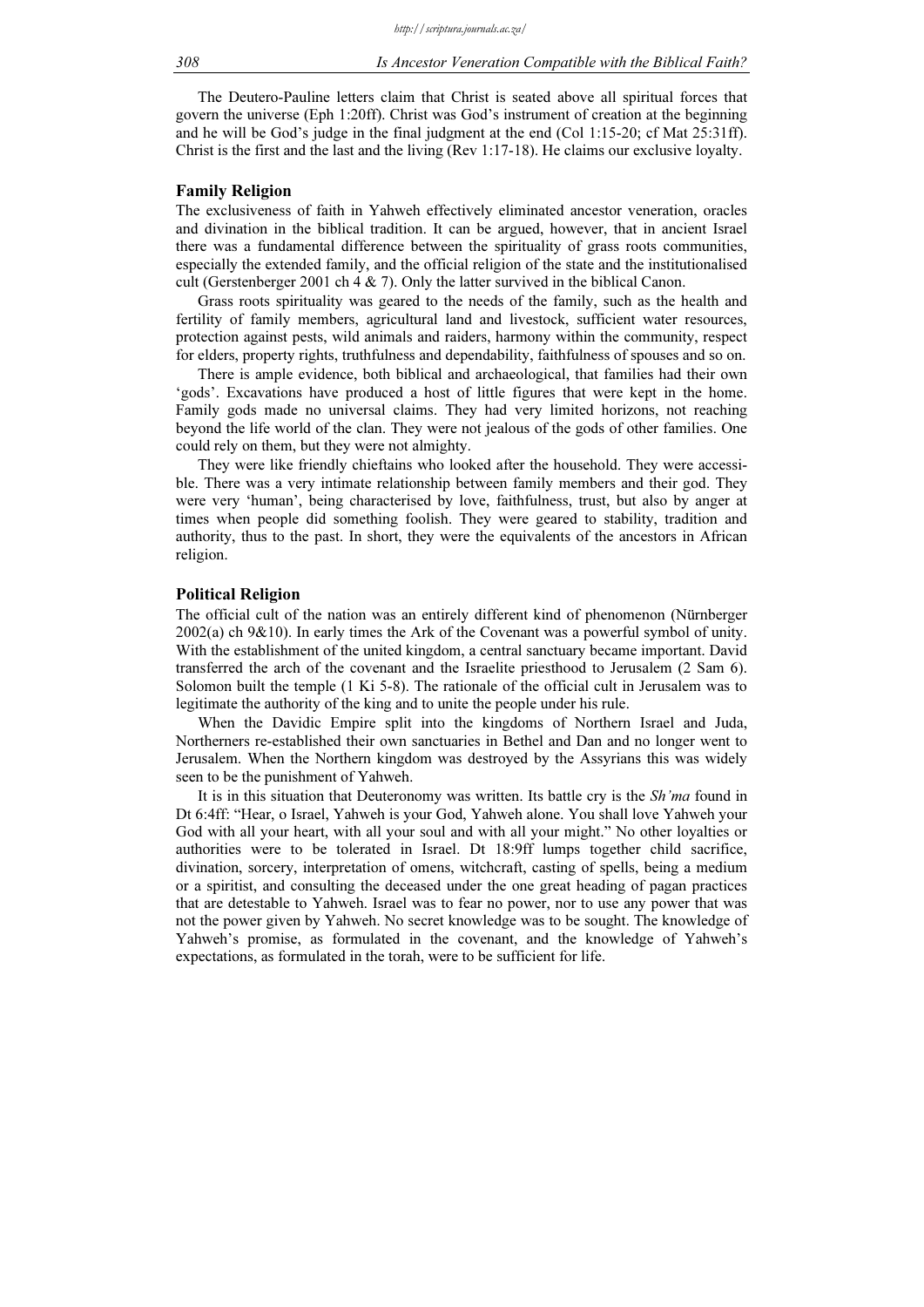When Assyrian domination declined, king Josiah of Judah tried to re-establish the Davidic kingdom. Deuteronomic theology served as the religious basis for the unification of the people under his rule. The people were no longer supposed to worship and bring sacrifices in their villages, nor at regional sanctuaries, but only in Jerusalem. Josiah enforced this principle ruthlessly. All Northern Israelite, Canaanite and syncretistic cults were liquidated. Local spiritual leaders lost their property, status and security. Israelite priests scattered in Judah were transferred to Jerusalem; those found in Northern Israel were executed. Local sanctuaries, altars and 'high places' were desecrated and demolished (2 Ki 23).

Since the time of Josiah local forms of worship, geared to local needs and conducted by family heads or local spiritual leaders, were suppressed. Worship of Yahweh implied regular pilgrimages to Jerusalem for fixed annual festivals. Sacrifices were conducted only by designated priests at the one designated place. Family altars were declared illegal as were ancient regional sanctuaries such as Bethel or Beersheba.

The emphasis of the institutionalised cult was placed firmly on obedience. Obedience to God translated into obedience to the king (Ps 2), to the priesthood, to the torah. The postexilic history writers pass judgement on the kings according to their loyalty to Yahweh and their obedience to the torah. The message was clear: apostasy and disobedience had led Israel into catastrophe and could only lead to further catastrophe (Wolff in Brueggemann & Wolff 1982:85ff).

#### Was Biblical Exclusiveness a Situational and Temporary Stance?

One could argue, therefore, that the rigorous monotheism that emerged in the biblical faith was occasioned by political ambitions or necessities. State theology was designed to legitimate state authority. It had universal (rather than local) claims and aspirations. It formulated a clear-cut doctrine. It was intolerant of other beliefs. It removed God from immediate access. Only priests could mediate between God and commoners. It demanded strict obedience to fixed codes of conduct. All this may seem to be more than problematic.

Fact is, however, that the biblical faith as such remained fiercely monotheistic ever since. There must have been an intrinsic reason for that. After the Babylonians had put an end to the Davidic kingdom and the Romans had put an end to the sanctuary in Jerusalem, not only royal, but also priestly dominance came to an end. If monotheism had been a temporary phase in the history of Israel, it would have collapsed at this stage. But the personal and communal piety of Judaism as practised in local synagogues remained geared to Yahweh and Yahweh alone. The early church followed the model of the synagogue except that the risen Christ took the place of the torah as the focus of spirituality.

So, Israelite family religion cannot be considered to be canonical. This observation is important for our topic. The relaxed and pluralistic stance of Israelite 'family religion' is similar to African ancestor veneration. It is appealing to a post-modern culture. It creates space for all kinds of relationships to all kinds of spiritual beings. But such 'inclusiveness' seems to undermine the rationale of the biblical faith. What exactly is this rationale?

# Religious Imperialism?

The exclusiveness of the biblical God can be condemned as an expression of religious presumptuousness and imperialistic designs. There is no doubt that more often than not Christianity has become guilty in this respect, but this has always been an aberration. Intolerance diametrically contradicts both the Israelite law and the Christian gospel.

The law is based on justice, the gospel on God's unconditional, redeeming, transforming acceptance in Christ, into which the Spirit of Christ wants to involve us. Tolerance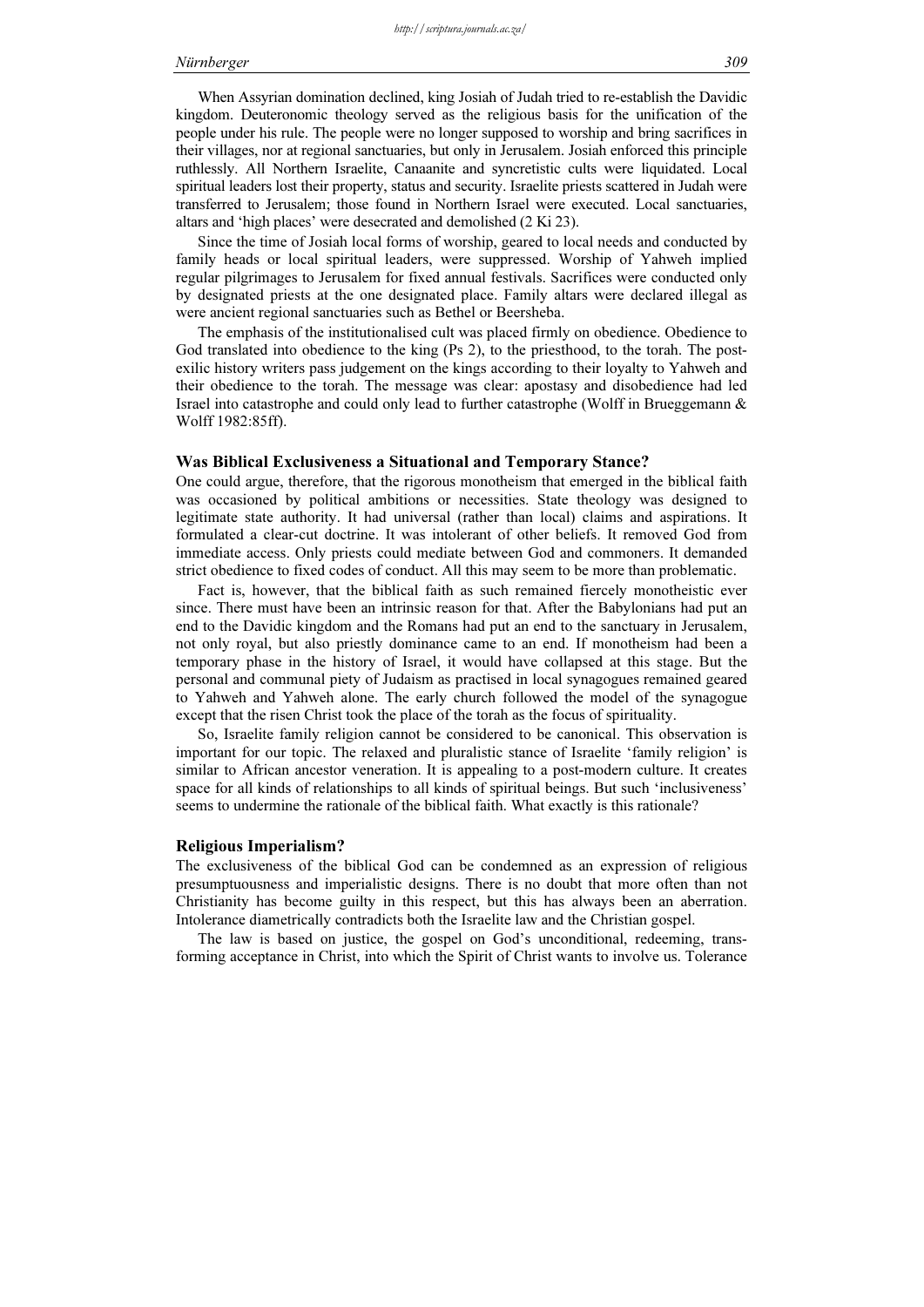and dialogue are built into the heart of the gospel message. In Christ, God has become a "Jew to the Jews". After the resurrection of Christ, he also became a Gentile to the Gentiles. And a true follower of Christ will join him in doing so (1 Cor 9:19-23).

But that does not mean that we should abandon the foundations of our faith. God invites us into his fellowship and claims our undivided loyalty precisely because he has a vision of comprehensive well-being for the whole of his creation. He wants to liberate us from parts of his creation that have turned into oppressive and life threatening powers and to empower us in Christ as his representatives on earth.

Certainly God can use other convictions for his creative and redemptive purposes and, according to the biblical witness, he has always done so. The biblical faith has absorbed and transformed religious elements from its Canaanite, Egyptian, Assyrian, Babylonian, Persian and Hellenistic environment (Schmid 1983:177ff). That has never been a problem. What the prophets castigated were injustice, idolatry, and a divided loyalty, not useful insights and revealing metaphors.

#### Openness to other Faiths

On this basis Christians are certainly entitled to, and capable of, entering into a constructive dialogue with other faiths without losing their spiritual bearings. Whatever is in line with the redemptive intentions of God, as manifest in Christ, is also acceptable from a Christian point of view. Christianity can learn from the insights of others and discover dimensions of their own faith that were obscure before. This has happened throughout the formation of the biblical witness.

To highlight the significance of Jesus for our relationship to God, for instance, the New Testament applied the royal and messianic titles found in the Jewish tradition to Jesus: Son of David, Son of God, Son of Man, the Annointed, the great Shepherd, and so on (Schmidt 1983:198ff). But the meaning of being a king changed from that of an oppressor (Psalm 2) to that of a servant (Mk  $10:35-45$ ; Jn  $13:12-17$  – Nürnberger 2004 ch 9; Theissen 1999:71ff).

One could certainly say in a pastoral context that Christ is our 'true ancestor', as opposed to our natural forebears. One just needs to be careful that the old patterns of thought do not slip in by the backdoor. This happened when Christ became the authoritarian king in heaven who conveniently legitimated an authoritarian emperor on earth when Christianity became the state religion of the Roman Empire. The Christian faith stands for freedom and responsibility, not for submissiveness and dependency. If Christ is an 'ancestor', he will have to be an ancestor of a very different kind.

One also needs to be careful that the use of metaphors taken from the environment does not create more confusion than clarity. This happened when the biblical message was translated into Hellenistic metaphysics and produced a host of contradictions. It may not be immediately clear to a normal African congregation why Christ should be called an ancestor. If it takes time to explain a metaphor that was supposed to bring greater clarity in the first place, one must be wary of potential misunderstanding.

So on the one hand the biblical faith is an open, flexible conviction that always responds to situational needs and their interpretations. On the other hand one has to take the biblical point of departure seriously. Faith in a God who has committed himself to the comprehensive well-being of every human being and the universe in all its aspects should never be undermined or diluted by dependence on spiritual authorities that stand for provisional, partial, private, or particularistic interests, let alone for oppression, exploitation and violence.